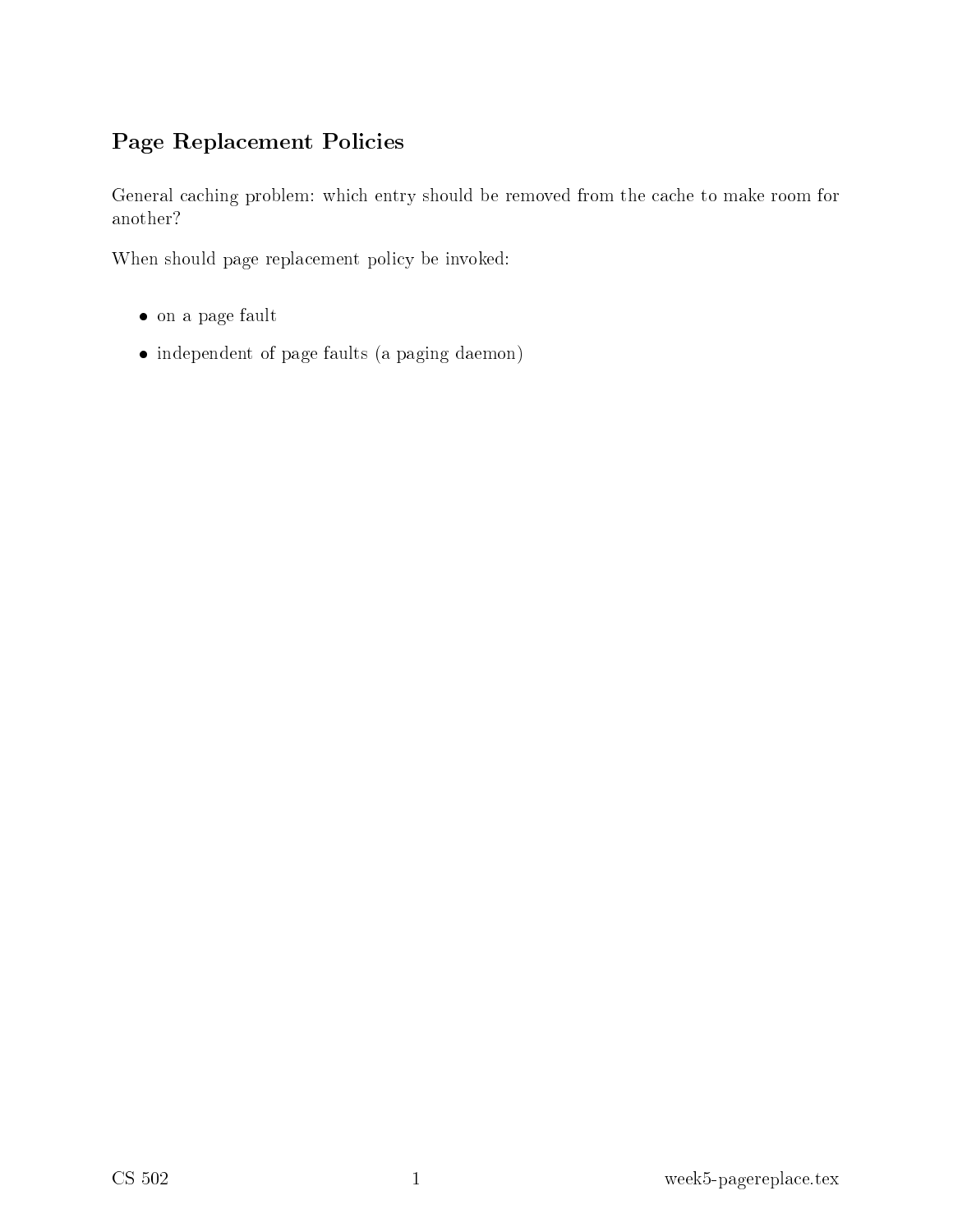## Min Policy (Belady's algorithm), Optimal Policy

Discard the page whose next access is farthest in the future.

- ideal policy: best possible choice
- cannot be implemented
- yardstick for comparing other policies

#### Least Re
ently Used

Use (recent) past as a predictor of the future:

- discard page that has not been accessed in longest time
- tough to implement exactly:
	- { list of pages must be kept in sorted list by referen
	e time, or
	- page must be stamped with time of reference or some type of increasing counter.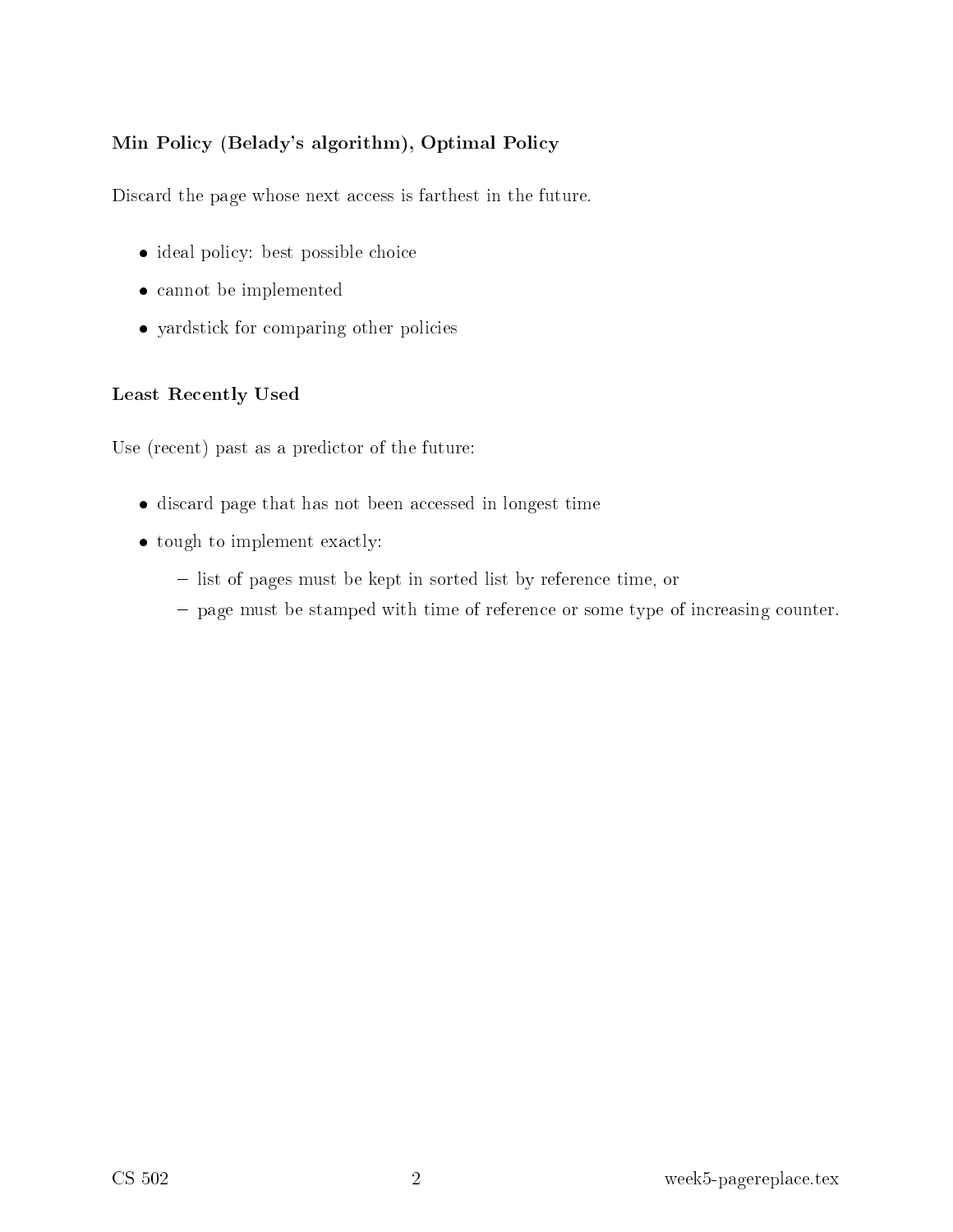However, good approximations are possible.

## Not Re
ently Used (NRU)

Approximate time stamp with 1-bit clock:

- $\bullet$  if bit is true, page was referenced "recently"
- otherwise, it was referenced "significantly earlier"

One implementation:

- hardware supports a *reference* bit (similar to modified bit, but set on every page referen
e)
- Periodically (either on page faults or by time), cycle through the pages, clearing the referen
e bit.
- when the page fault handler needs a frame, it cycles through the page table looking for pages with a false referen
e bit

Four classes (pick a page from the lowest numbered class). Approach shown in Tanenbaum.

- 1.  $R=0$ ,  $M=0$
- 2.  $R=0$ ,  $M=1$
- 3.  $R=1$ ,  $M=0$
- 4. R=1, M=1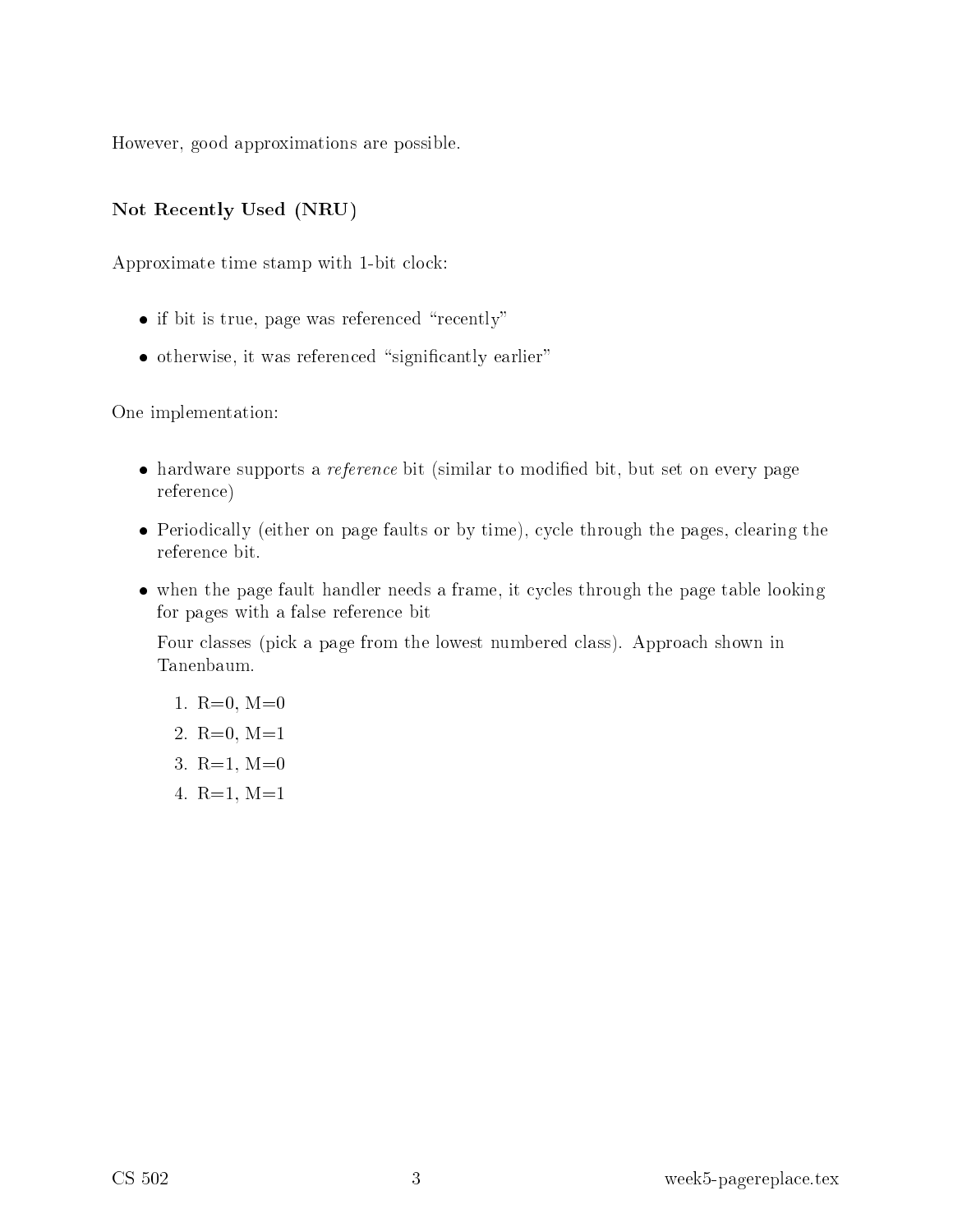## Clo
k Algorithm

To increase fairness (and improve performance) start search for candidate page where previous search ended—Clock Algorithm. This algorithm does not divide pages into classes nor does it use the modify bit in making decisions (although a such an algorithm could be onstru
ted).

Like advancing a clock hand through the pages.

```
if (R == 0)repla
e
else
    reset R
    advan
e hand
```
### FIFO Page Repla
ement

In the first in first out (FIFO) policy, the memory manager swaps out the oldest page, regardless of how recently it was accessed.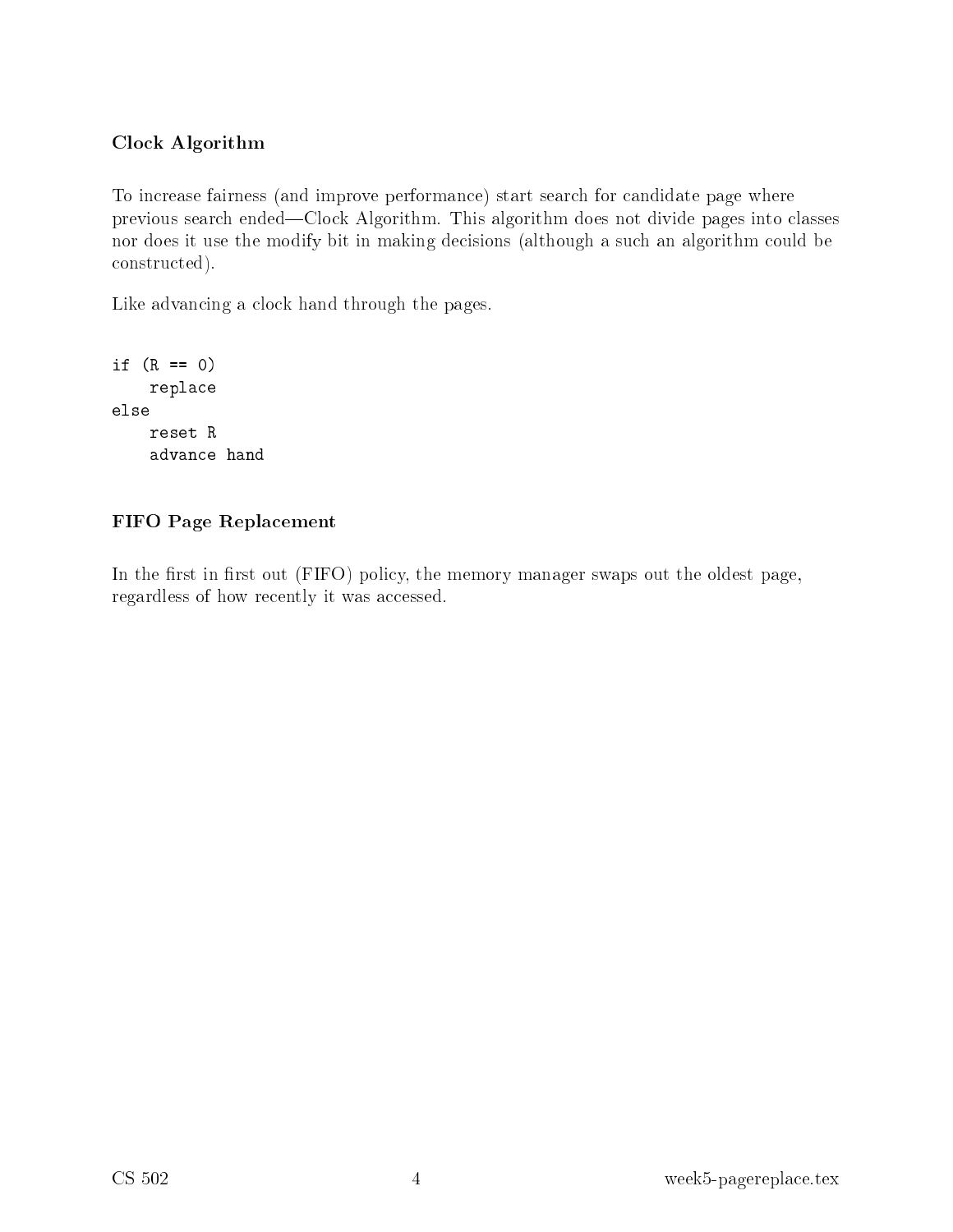## In
lusion (Sta
k) Property

Page-reference strings can be used to evaluate page replacement policies. Usually one counts the number of page faults for a given reference string, page replacement policy, and number of frames.

<sup>A</sup> fault-rate graph plots the number of page faults vs. the number of page frames.

 $Gold\t-start$  behavior refers to starting with an empty cache (e.g., pure demand paging).

Warm-start behavior refers to that part of the fault-rate graph after the cache has been loaded. Fill up initial frames.

The *characteristic number* is a single number that summarizes the page fault frequency; it is given by the area under the curve of the graph. Other analysis is given in Tanenbaum.

Does an increase in the number of pages in memory decrease the number of page faults a pro
ess generates?

Consider the reference string (sequence of pages a process references: 0 1 2 3 0 1 4 0 1 2 3 4

If physical store holds 3 pages, 9 faults occur (3 for cold start faults, 6 warm faults). If we increase the physical size to 4 pages, 10 faults occur  $(4 \text{ cold}, 6 \text{ warm})$ .

Anomalies can occur only in policies that lack the *stack property* or *inclusion property*. The in
lusion property requires that:

• for any page reference string, the set of pages that would be in an n-frame store is a subset of those that would be in an  $(n+1)$ -frame store

FIFO does not satisfy the in
lusion property, while LRU (among others) does.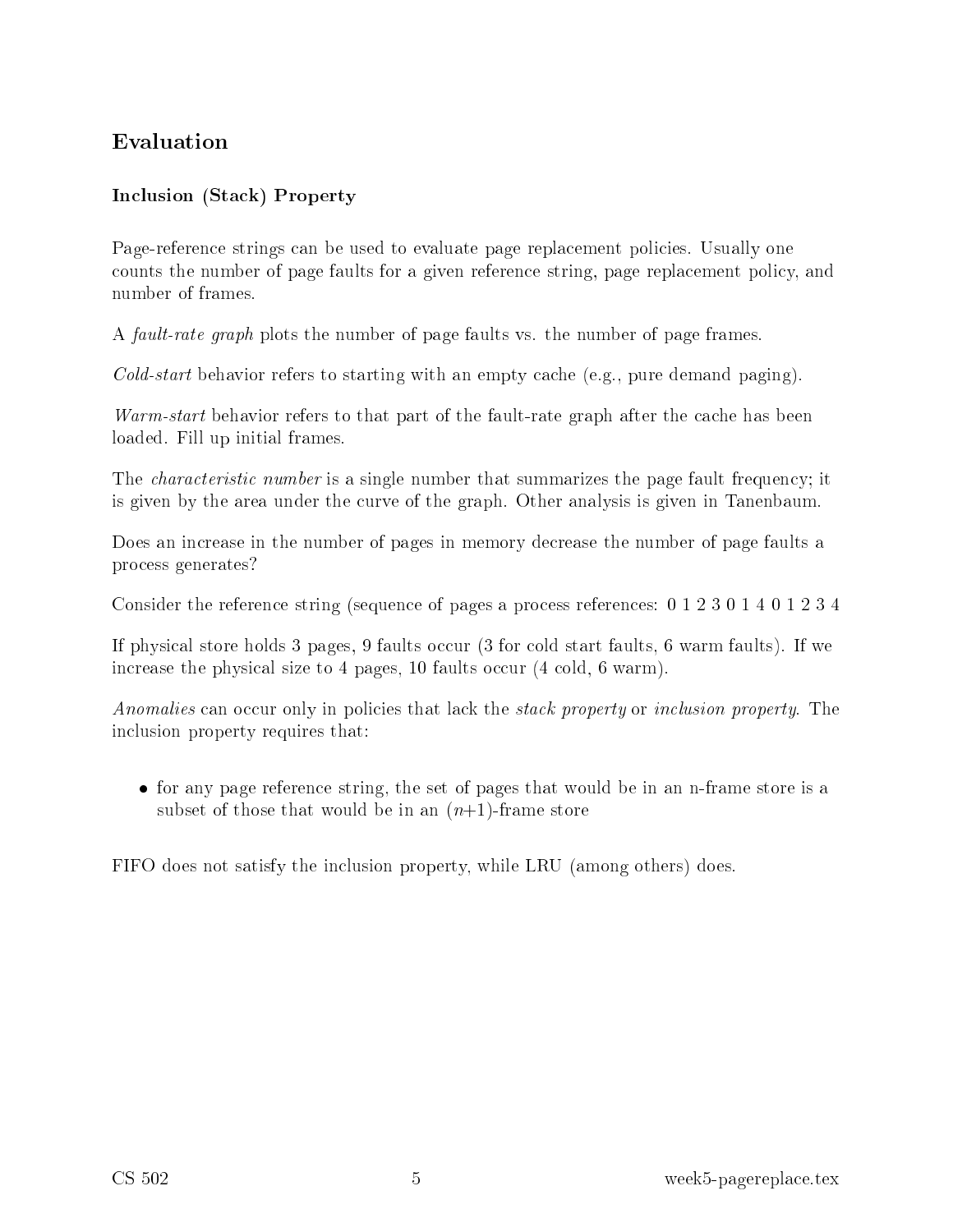# Lo
ality of Referen
e

Another way of viewing the problem. Rather than LRU and its approximations, try to take into account locality of reference.

Experiments show that some pages are accessed more frequently than others. In particular, programs exhibit a lo
ality of referen
e:

- on stack machines, programs access pages near the top of the stack more frequently than those at the bottom
- programs executing loops continually fetch the same instructions
- sequential access of elements of an array (bring up an example of a  $1024x1024$ array—access each row or each column).

At each instance, a few pages are in *active* use, while others are unreferenced. A *phase* change occurs when the set of pages in active use changes.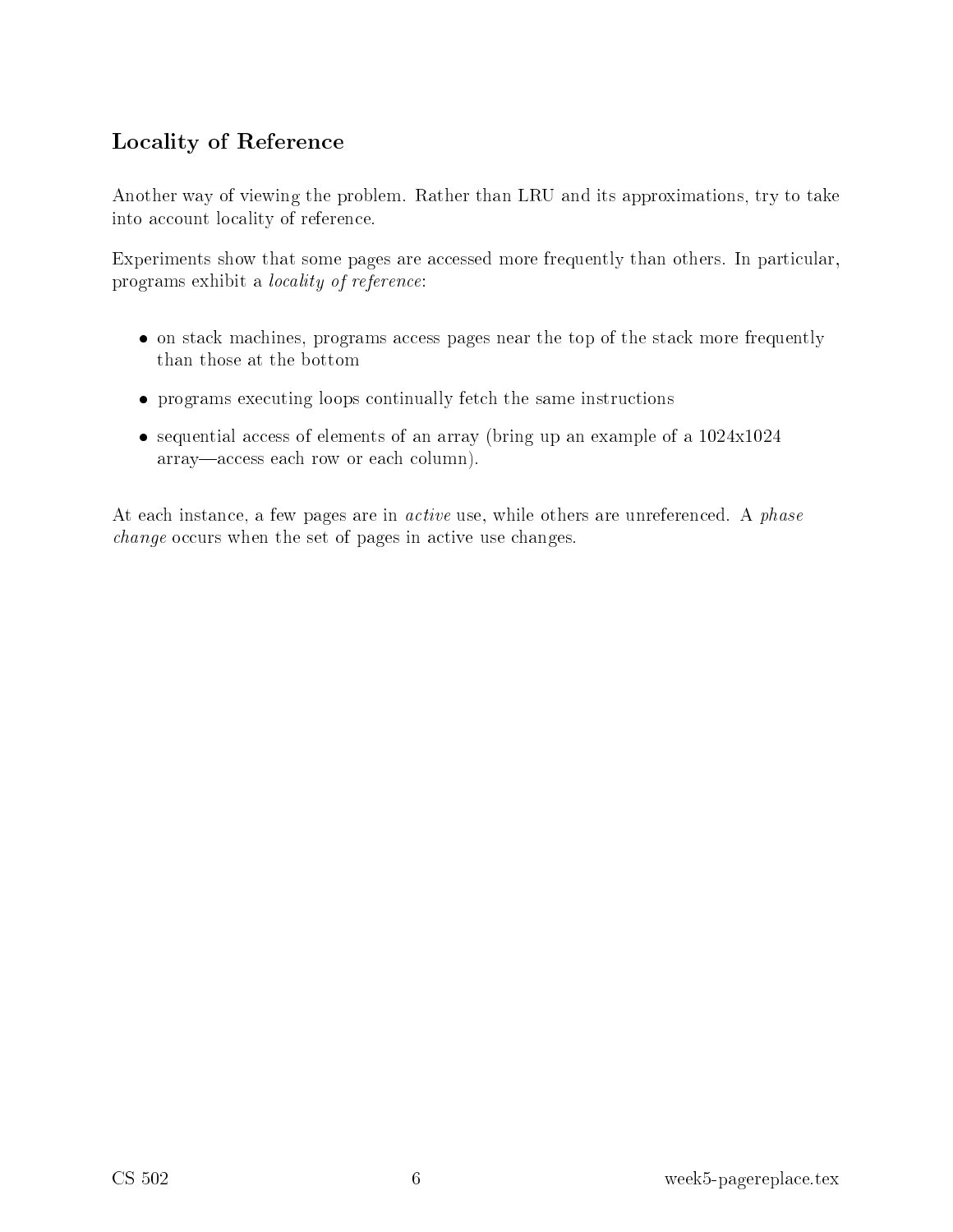## Working Set

The *working set* policy (an ideal):

- estimates the number of pages a process needs to proceed at a reasonable rate.
- limits the number of processes on the ready list so that physical memory can accommodate all working sets
- other "ready" processes are kept in a "memory-wait" state
- when a process is swapped back into memory, the pages in its working set may be brought in (eliminates old start). This is alled prepaging, and is the opposite of demand paging

The working set is defined as follows:

- maintain the reference string over *virtual time*, the time a process is actually executing.
- a processes working set is the set of pages referenced in the previous  $w$  units of
- $\bullet$  w is tunable working size parameter of the policy

Simulations show that the working set policy works well. In practice, it is difficult to implement exactly.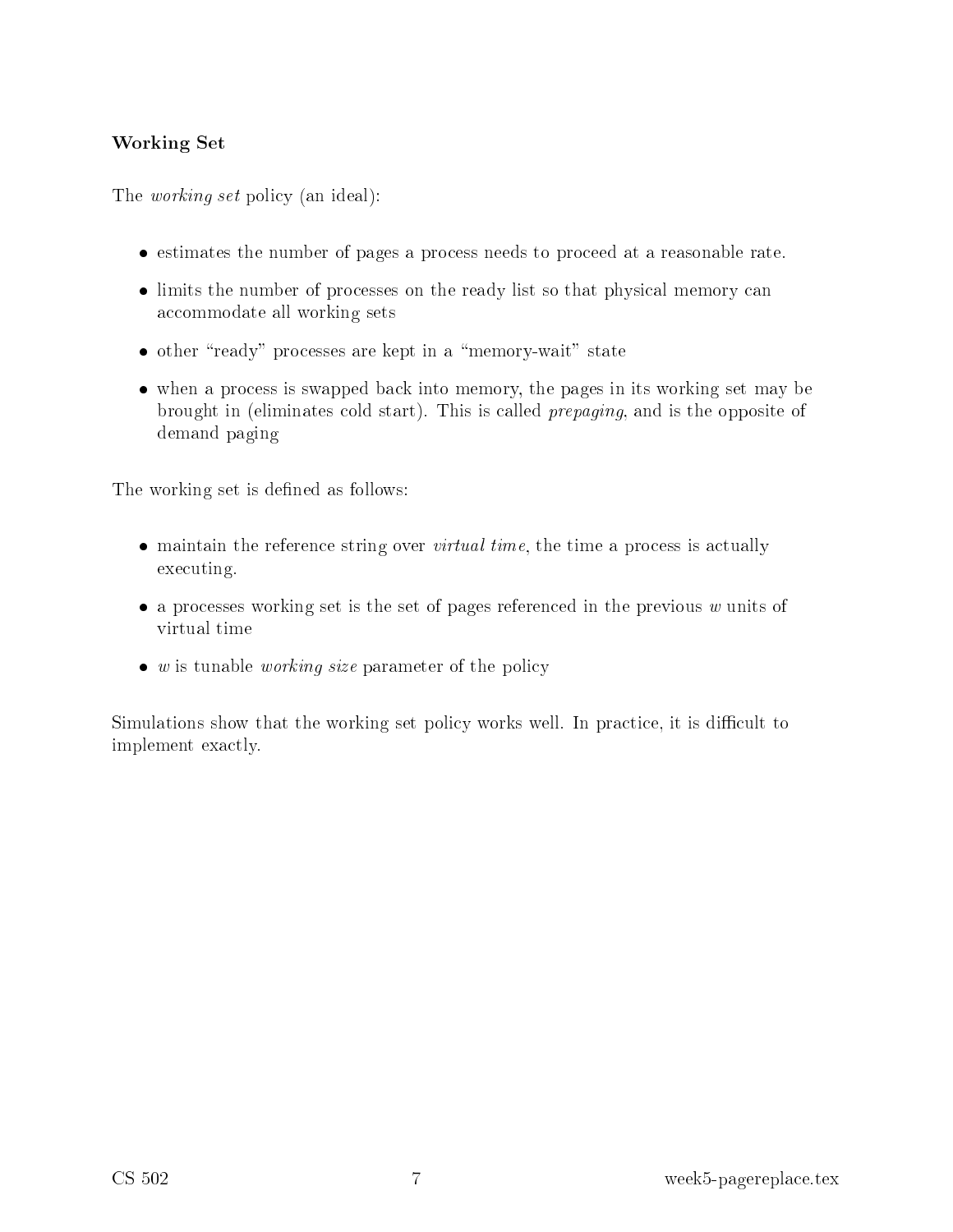#### Page-Fault Frequen
y

The page-fault frequency policy approximates the working set policy.

- decisions made only when a page fault occurs
- when fault occurs, check how recently last fault occurred
- if last fault occurred more than  $p$  units ago, discard all pages not referenced since last fault.  $P$  is a tunable parameter. Phase shift assumed.
- if last fault occurred less than  $p$  units ago, add new page to working set but do nothing else. Building up.
- after making decision reset all referenced bits.
- $\bullet$  when a fault occurs after a long lag, the OS removes pages that have a false reference bit from the working set.
- a discarded page has its present bit set to false, but is not swapped out. It is added to the pool of good andidates to swap out.
- if a fault occurs, the page may still be in the pool.
- the size of the swapping candidate pool is a measure of the multiprogramming effectiveness. Small pool implies too much multiprogramming. Large pool implies that another pro
ess ould be added.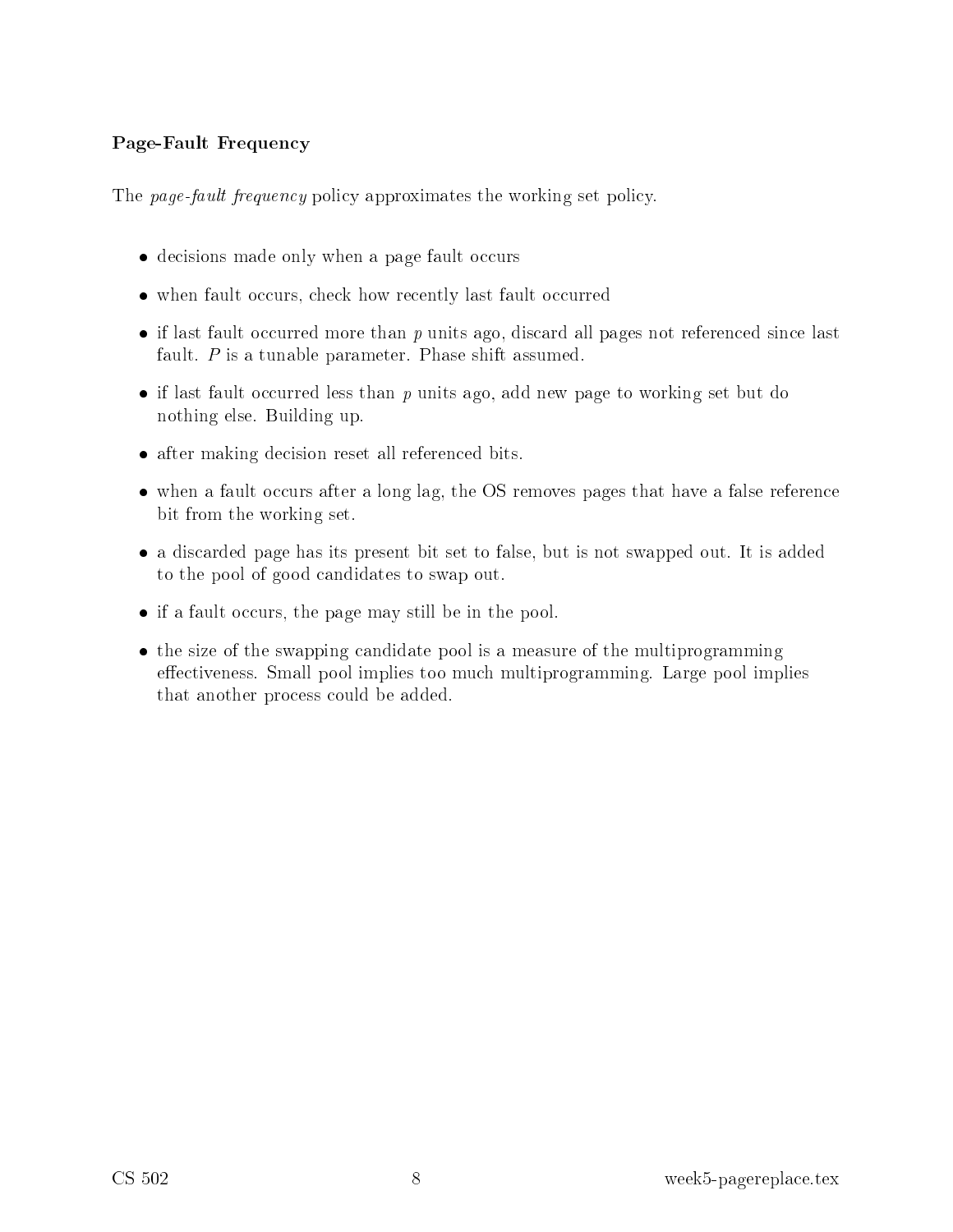So far, we have considered single process systems where there is only one page table. Multiple processes can be accommodated by giving each process a quota of frames and applying a policy individually to each process.

Local policies resolve competition for frames local to a process.

Global policies have processes competing against each other for frames.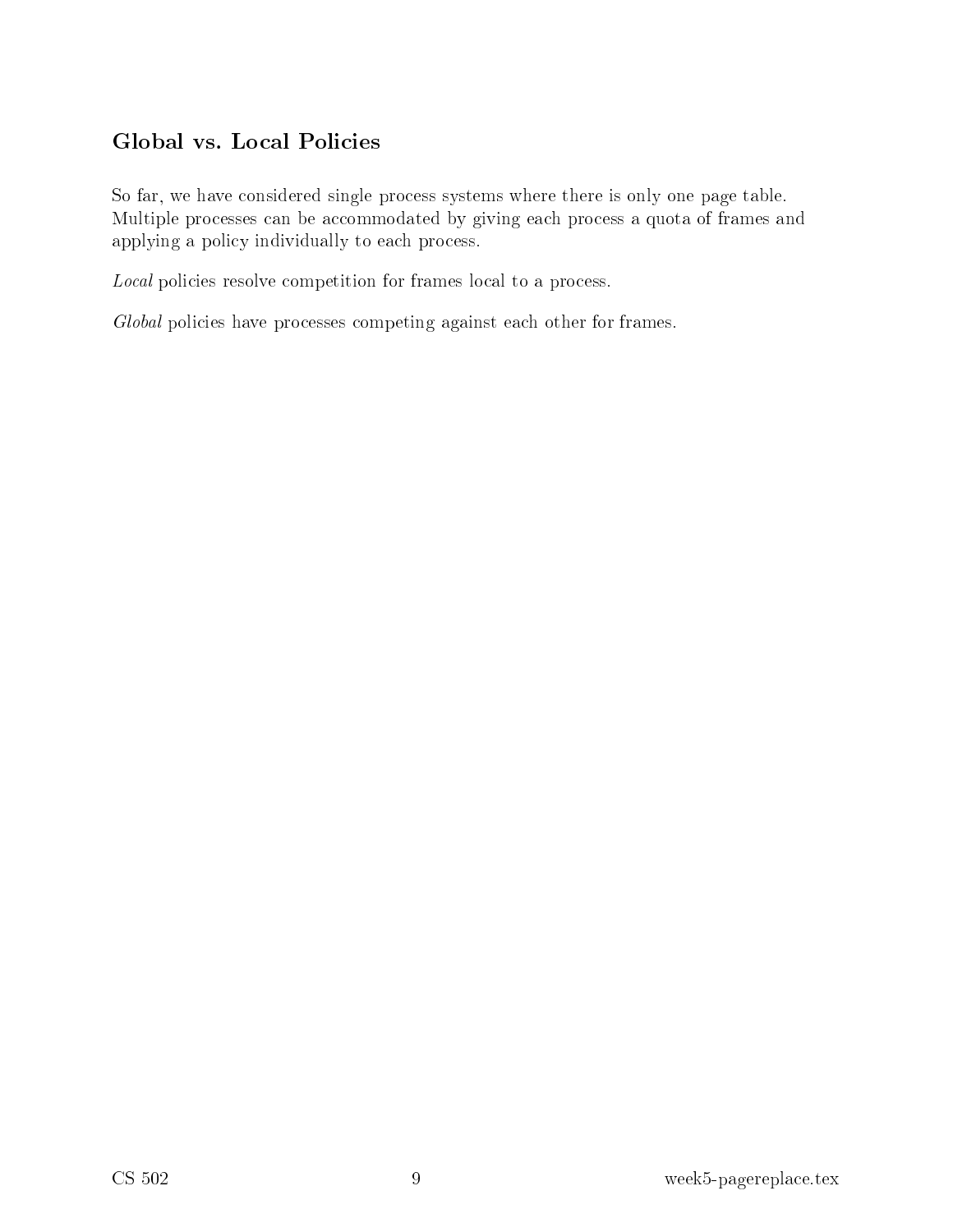## Global Poli
ies

Why global policies?

- one process may need more memory than another
- guessing the right per-process allocation difficult (a process' working set)
- blocked processes hold memory usable by another process

Problems with global policies:

- process that has been away from the ready list for a while experiences many page faults (
old start problem)
- number of processes on ready list may be so large that no process has enough memory
- processes that have been executing for a while keep referencing their pages, while other pro
esses (perhaps blo
ked waiting for a page) lose even more of theirs

For global policies, scan frame table (rather than page table) for candidate pages to swap. Usually, the frame table is not directly supported by the hardware, so the OS maintains one in software.